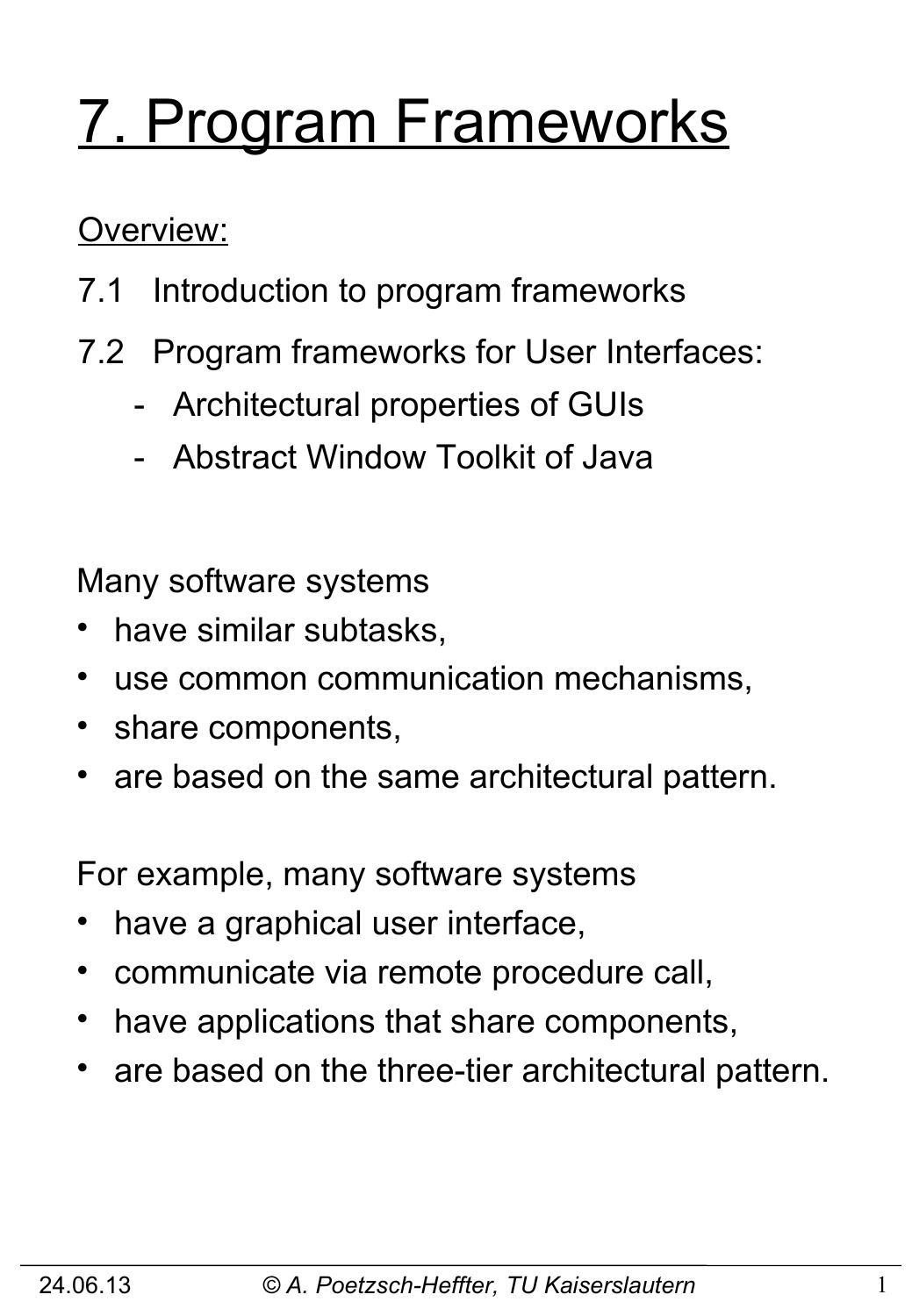If systems share properties, there is a chance to reuse

- architectural and design knowledge,
- implementation techniques,
- implementation parts, and
- communication infrastructure.

An important method to support reuse is the construction of frameworks that capture the shared properties.

# **7.1 Introduction to Program Frameworks**

- Program frameworks are an important technique for software reuse.
- They are usually developed for certain tasks or domains.
- From a static point of view, a program framework is an *extensible* and *adaptable* system of *modules* or classes that implement the core functionality and communication mechanisms of a general task or domain.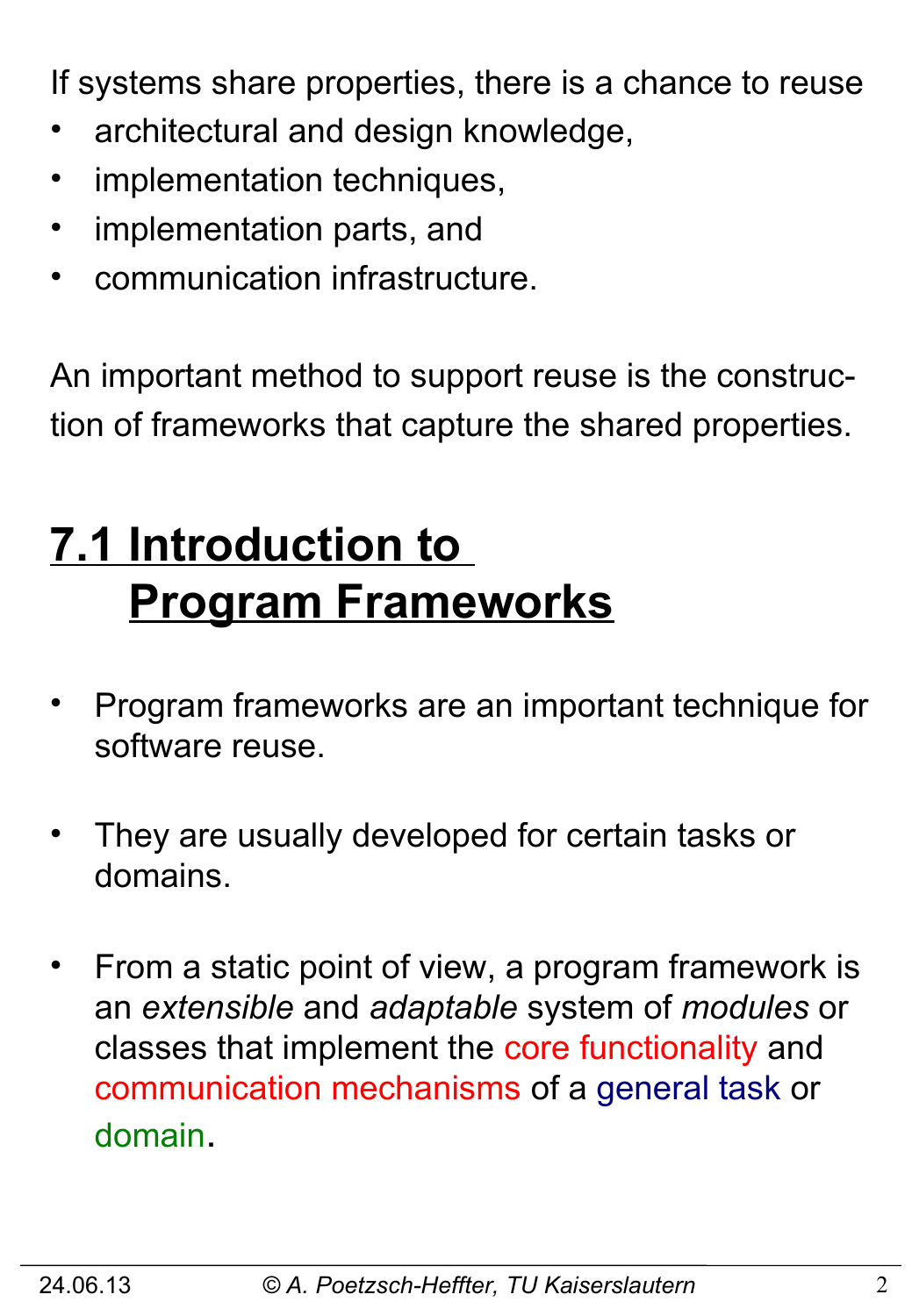Program frameworks are written in some programming language (e.g. C, C++, or Java).

Depending on the language, the elements of a program framework are

- procedures,
- modules,
- classes,
- interfaces,
- or similar programming elements.

In the following, we give answers to two questions:

- 1. What is the distinction between a program framework and an arbitrary set of library classes?
- 2. What is the distinction between program frameworks and other kinds of frameworks?

Both answers will help to understand the relation between architectural properties and program frameworks.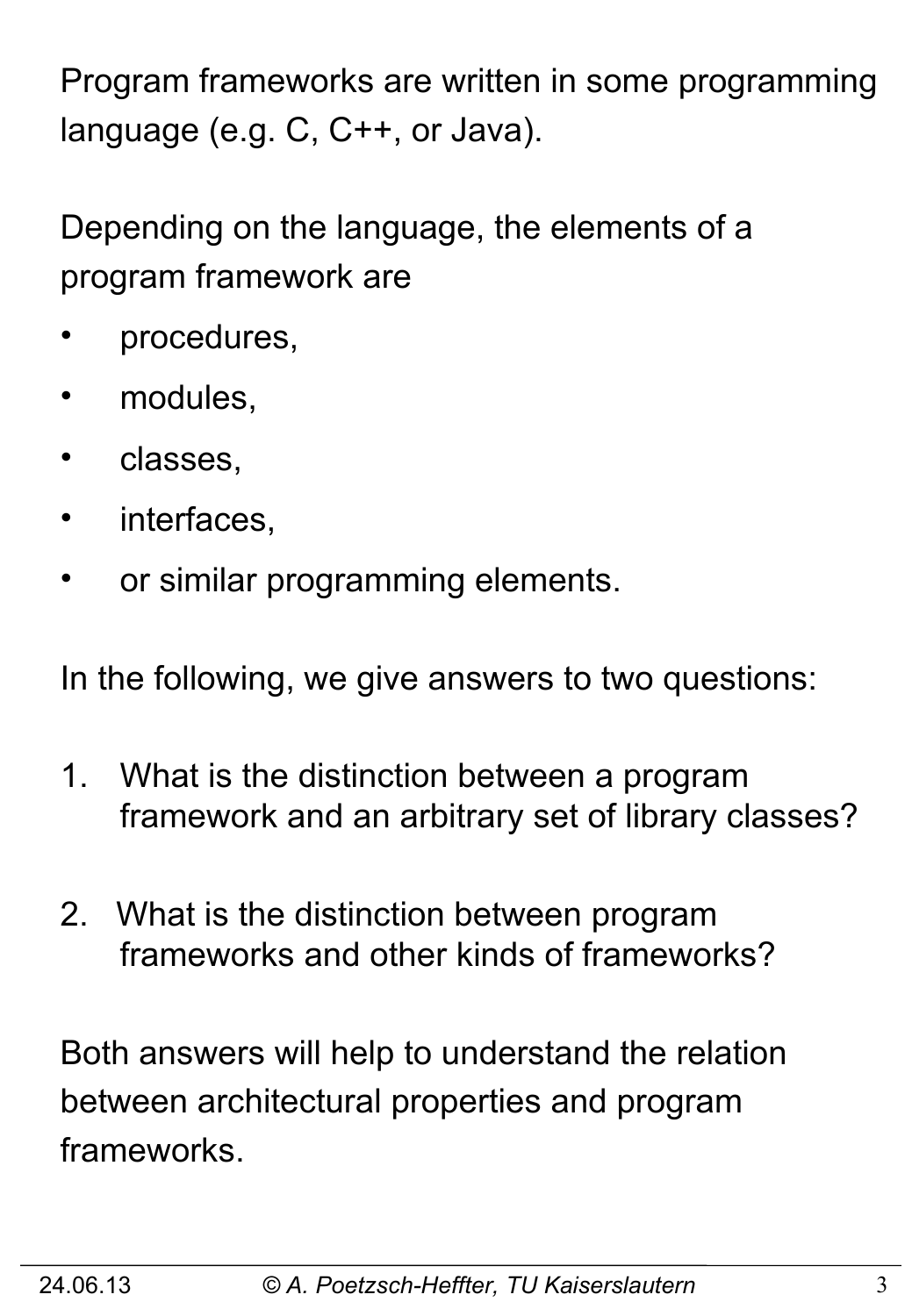# **Program Frameworks and Library Classes**

# Explanation: (Program framework)

A program framework is a system of classes which:

- work together to realize the functionality of more complex parts of software systems
- are extensible and adaptable
- provide the core functionality to perform a common general task that is needed within different concrete systems (generic aspect)

Syntactically, an object-oriented program framework appears to the programmer as a set of (library) classes.

But:

Not every set of (library) classes is a program framework, e.g.:

- a set of independent, unrelated classes like the Java library classes String, Boolean, Long, Float, etc.
- classical application programming interfaces that allow to access services of the operating or network system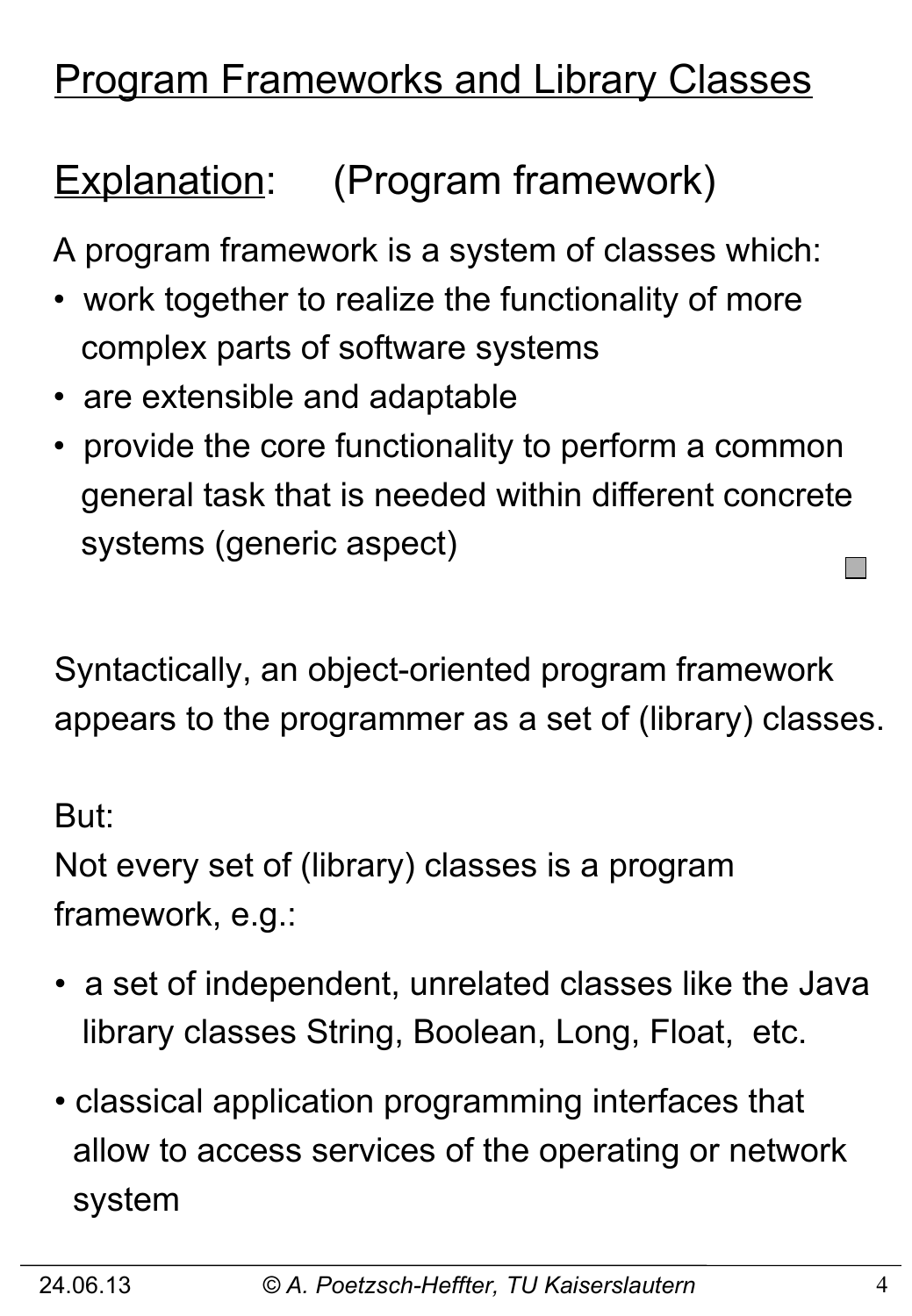# Remark:

Often, a program framework is based on an architectural pattern. E.g. many GUI toolkits are designed with the "model-view-controller pattern" in mind.

More powerful program frameworks are so-called *application frameworks*. They capture the generic architecture of families of applications. E.g. they support uniform user-guidance and common appearance of different applications in the family (cf. the article "ET++ – a Portable, Homogeneous Class Library and Application Framework").

Other program frameworks are less general and realize generic architectures for certain application domains.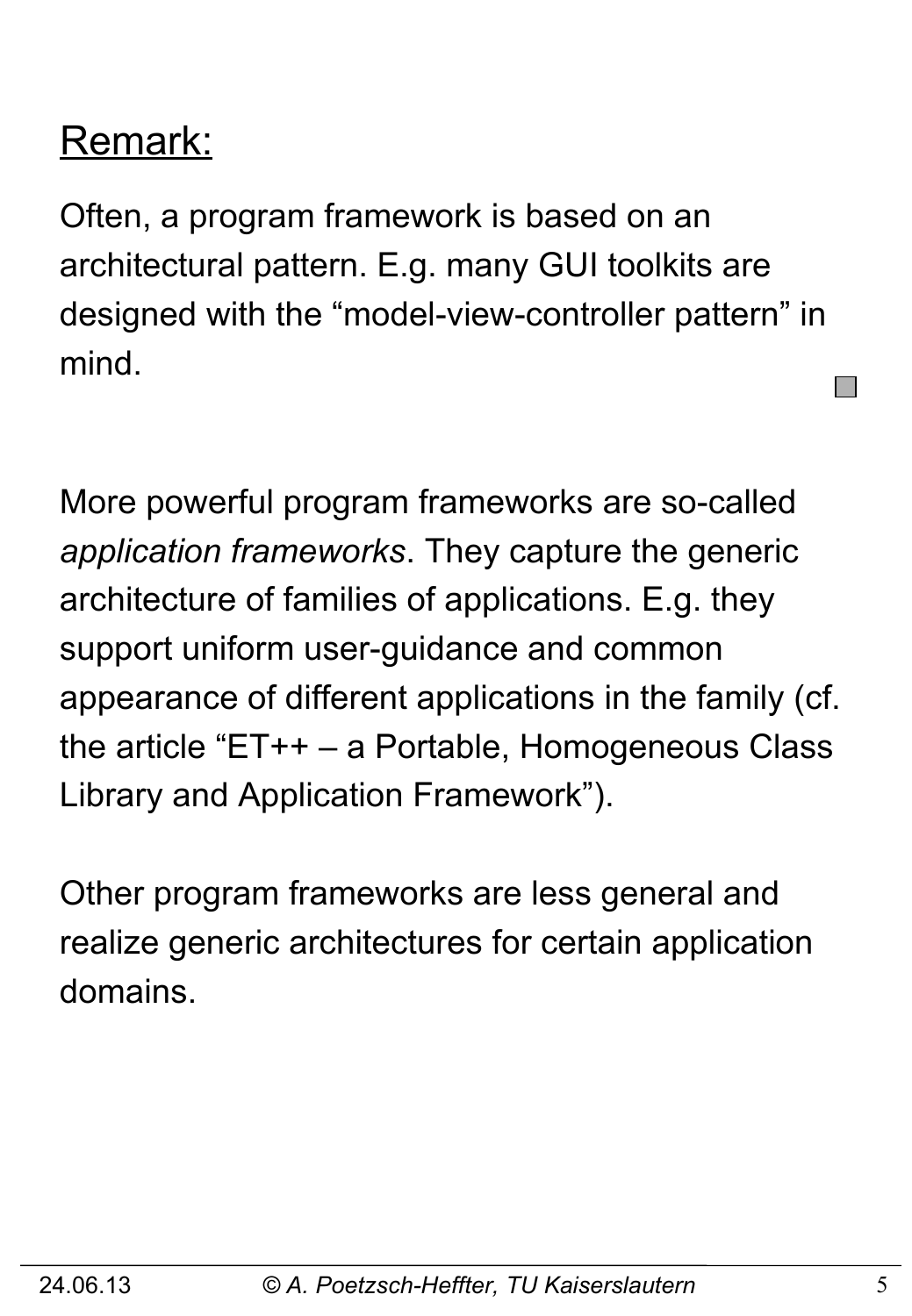### **Discussion of Program Frameworks**

Program frameworks capture generic architectures and generic implementations in form of (library) classes written in some programming language.

This has two *disadvantages*:

1. Program frameworks rely on whitebox reuse.

2. They are tied to the mechanisms and limitations of the underlying programming language.

In the following, we explain these disadvantages and discuss possible alternatives or extensions.

#### Whitebox Reuse

Applications that are developed with the help of a program framework are often constructed by specializing the classes of the framework.

## Explanation: (Whitebox reuse)

*Whitebox* reuse means that the software developer has and needs to have access to the program parts to be reused.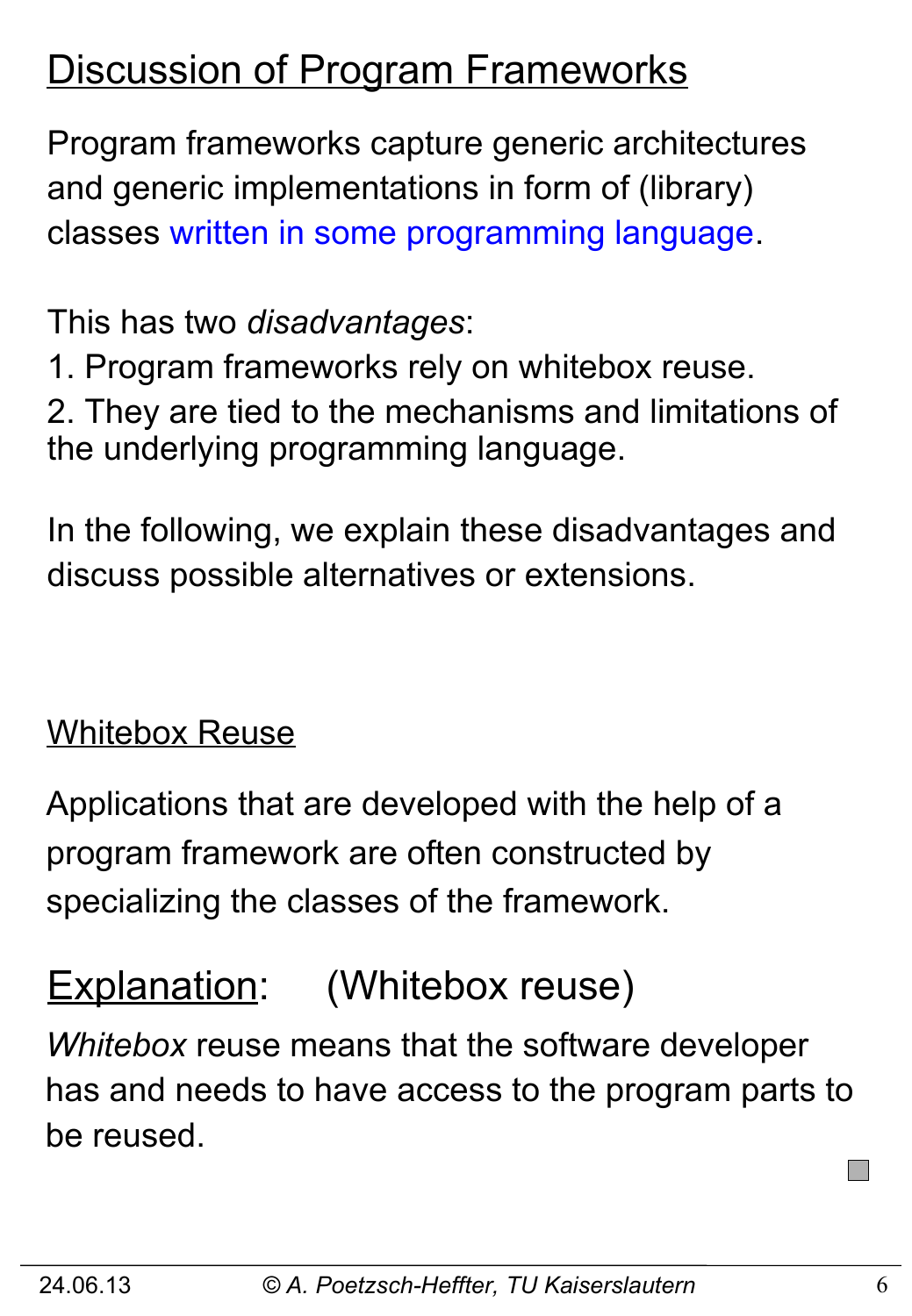Disadvantage of whitebox reuse:

The provider of the framework cannot change the implementation of the framework without affecting existing applications developed with it.

Possible solutions:

- •Graybox approach:
	- develop and use better encapsulation and interface specification techniques
- •Blackbox components:
	- capture the generic architecture that should be supported
	- are fully encapsulated and can only be accessed through a well-defined interface
	- have a hidden implementation
	- can be given in a binary format (programming language independent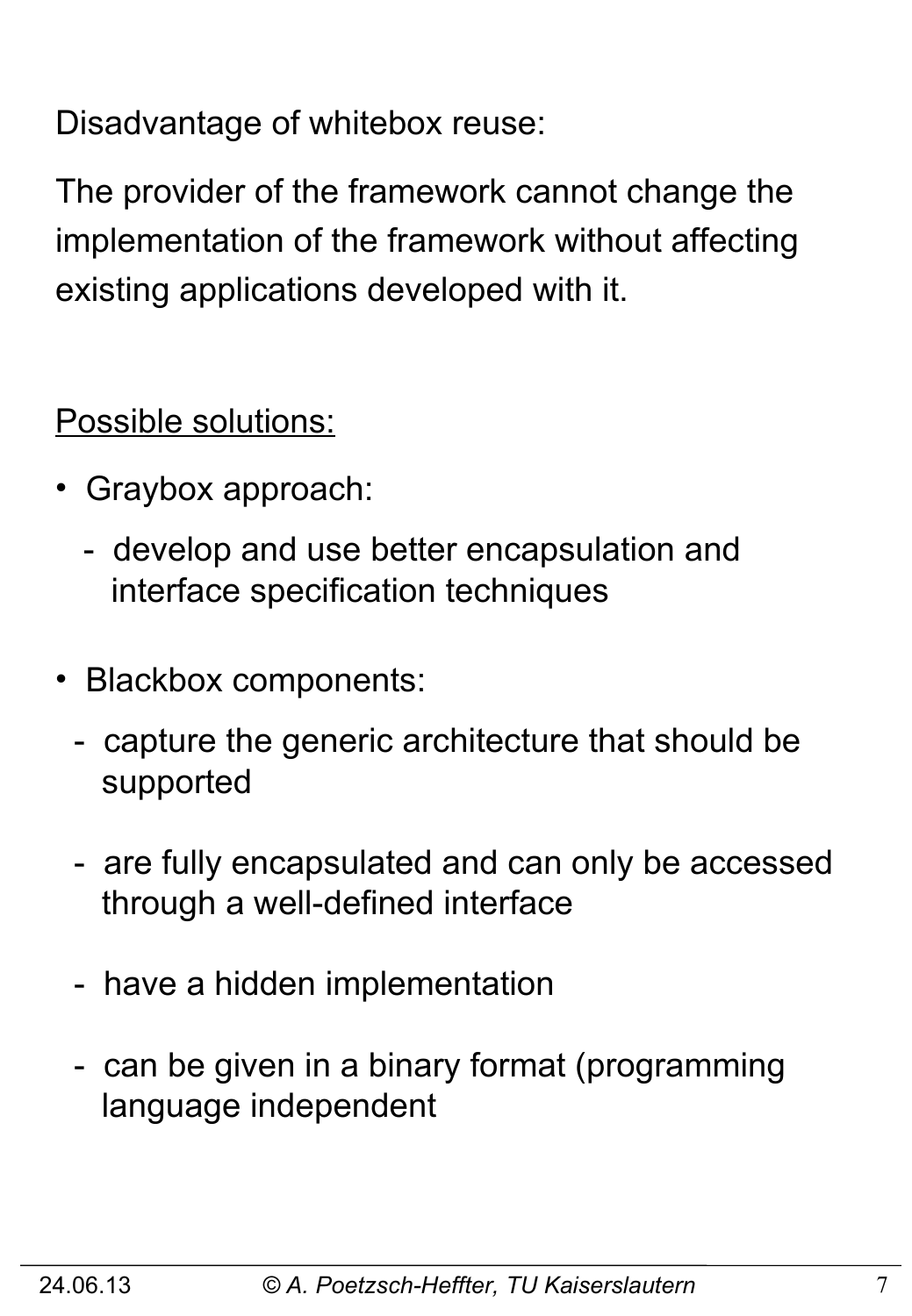### Programming Language Limitations

Program frameworks share the inherent limitations of using one fixed language.

The construction of systems running on multiple platforms is limited by:

- Interprocess communication and communication with programs written in different languages.
- Support for configuration and deployment of system parts.
- Component compatibility and versioning.
- Support for persistent data in a programming language independent and portable way.

# 7.2 Program Framework for User Interfaces

### Overview:

- Architectural Properties of Graphical User Interfaces
- The Abstract Window Toolkit of Java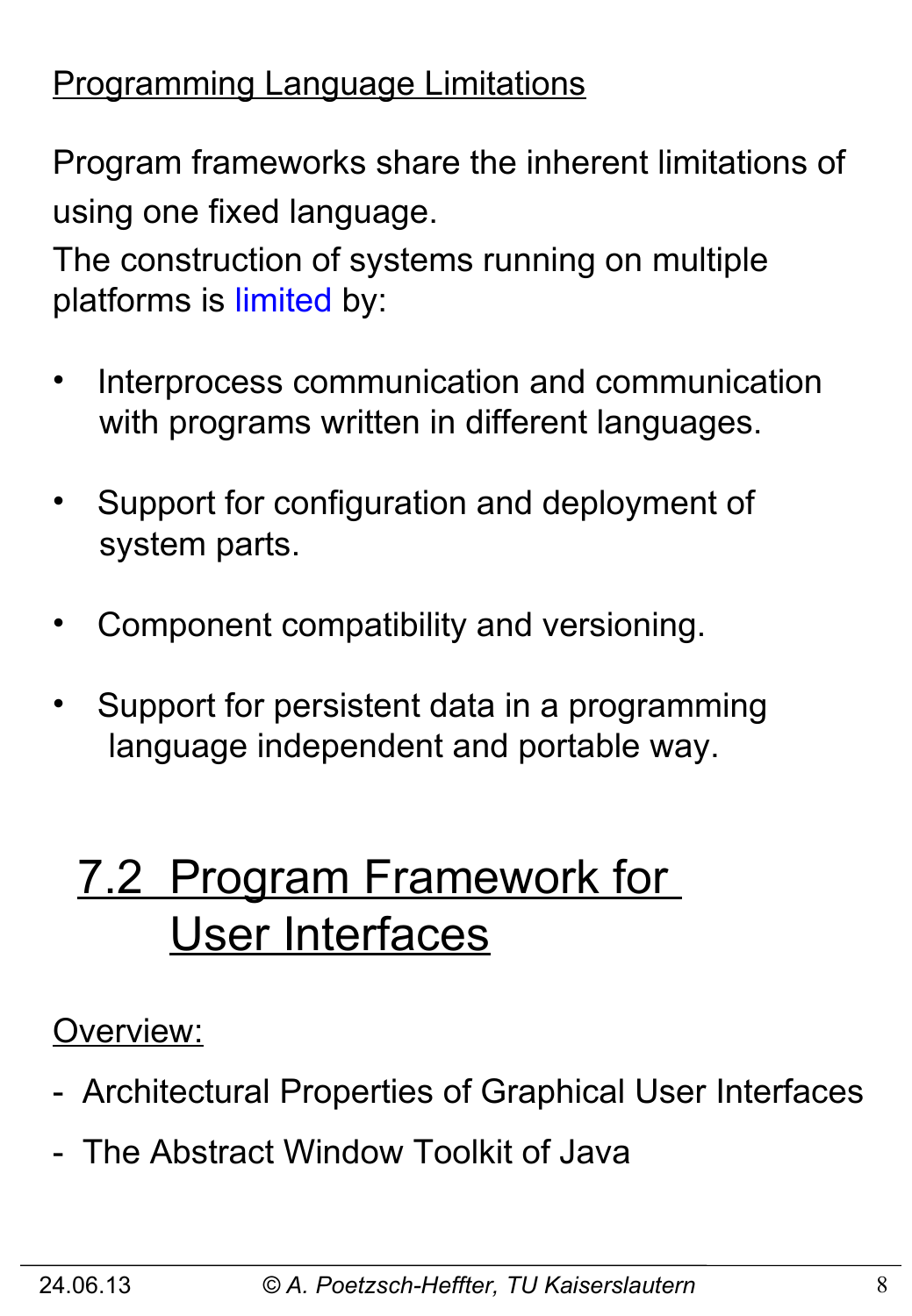# **Architectural Properties of** Graphical User Interfaces

A graphical user interface should enable a userfriendly and flexible interaction between an application and its users.

### Tasks of a GUI:

- 1. It should allow to control the application.
- 2. It should allow to enter data for the application.
- 3. It should enable to present the state of the application and the results of operations performed by the application in a graphical way.

A program framework for GUIs has to provide:

- GUI components (e.g. buttons, text fields, ...),
- techniques to show and arrange the GUI components on the screen (e.g. to layout several buttons in an area of a window),
- a mechanism to link operations of the application kernel to the actions performed on the GUI (e.g. the mouse click on a button has to the operation that should be performed in reaction to the click).
- an execution model for simultaneous user actions.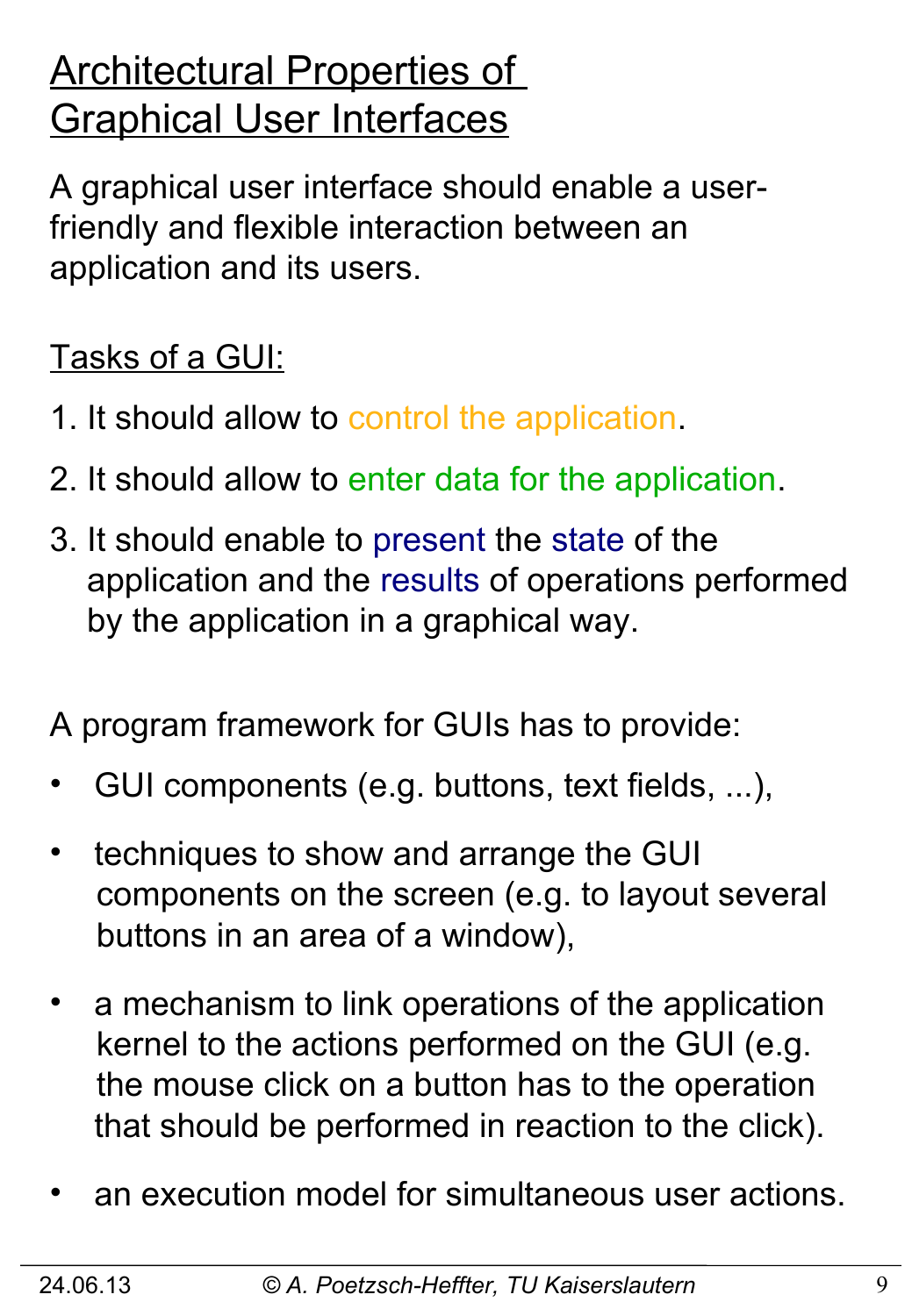# MVC-Pattern

The classical pattern underlying graphical user interfaces is the model-view-controller pattern or MVC-pattern.

It distinguishes three kinds of components:

- The *model* represents the underlying application kernel and captures the state of the GUI. It provides the interface to the core functionality of the application.
- The *views* display the model or part of it on the screen. Thereby the model becomes accessible to the user.
- The controllers control the interaction between users and the model.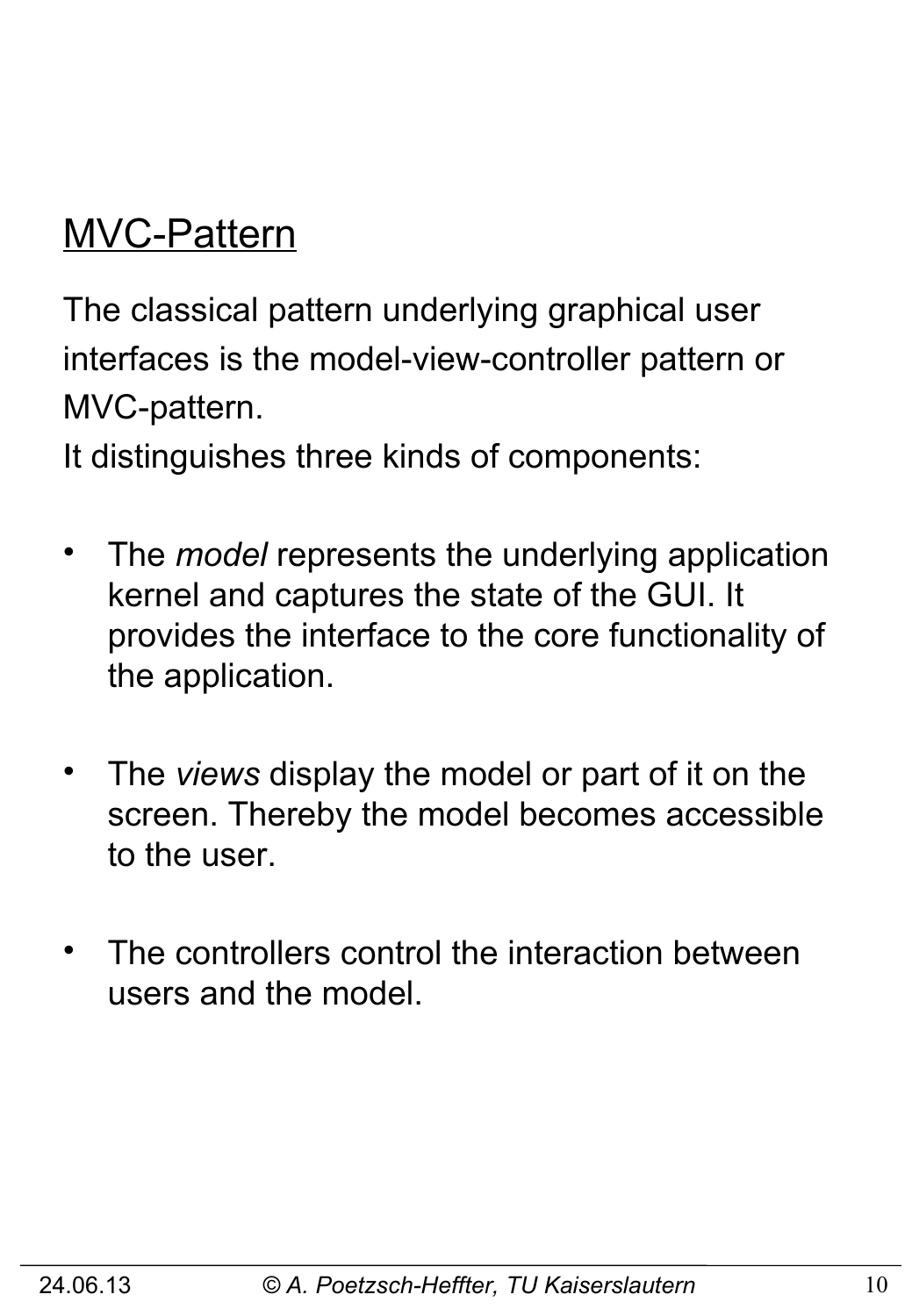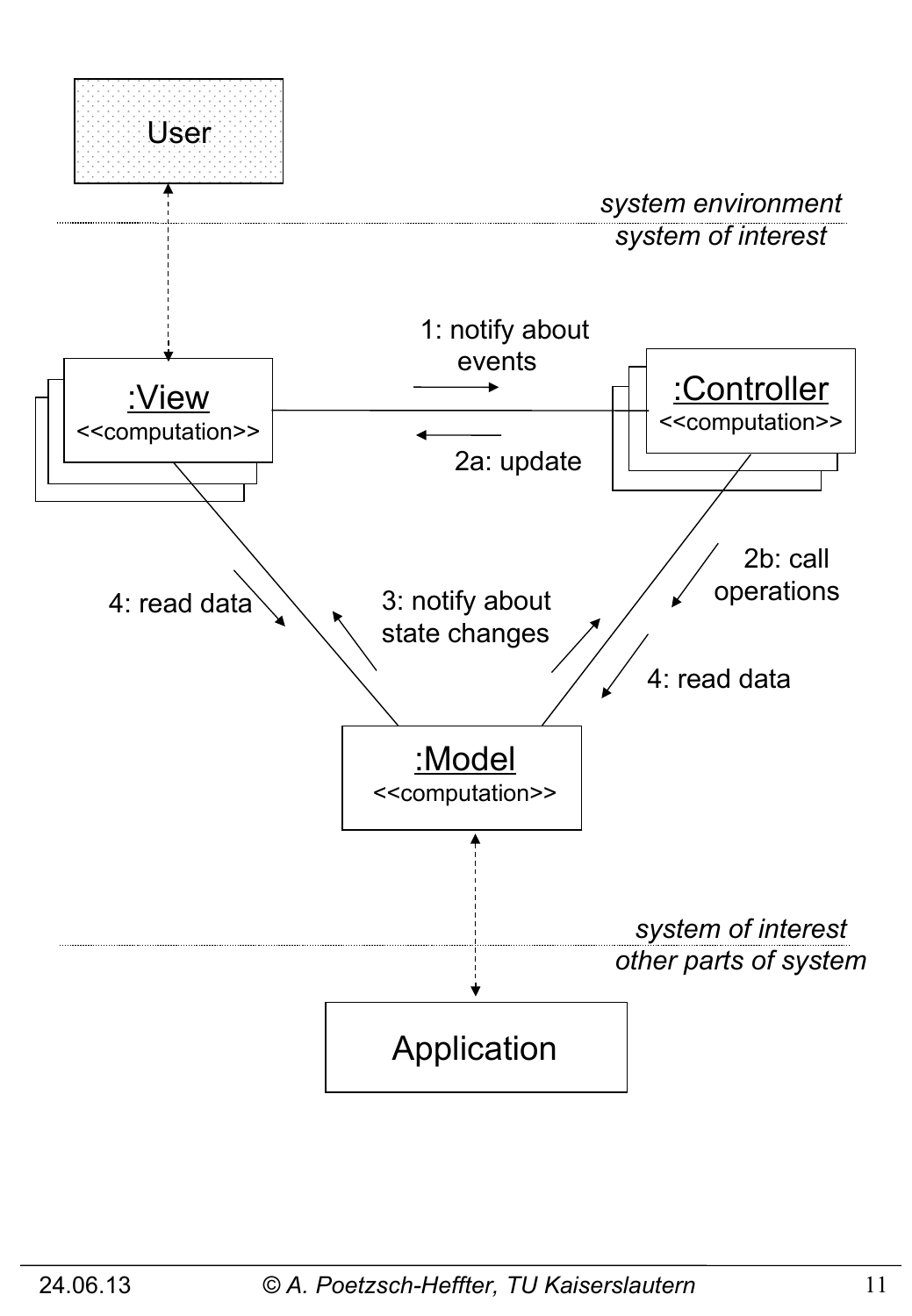The MVC-pattern is not fixed.

Variations can e.g. affect

- the relation between views and controllers:
	- (a) Is there always a one-to-one mapping?
	- (b) Can there be a controller that is associated with several views?
- or pertain to the execution model.

For the purpose of this chapter, two things are important:

- 1. The construction of GUIs involves
	- the management of views
	- the management of the consistency between models and views,
	- and a mechanism to handle the possibly concurrent events
- 2. It should have become clear how the pattern structures the core functionality of a GUI into different system components.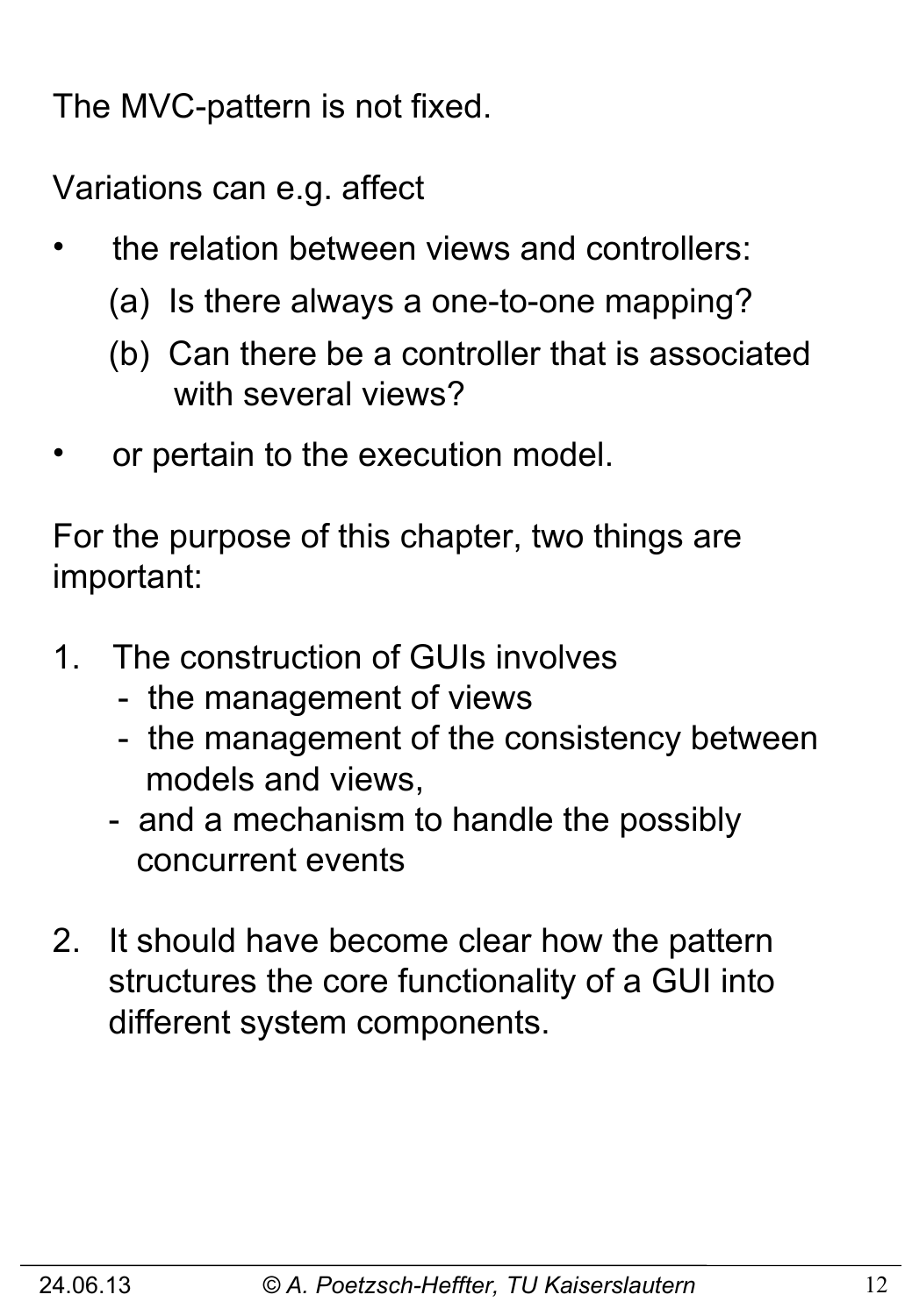# **The Abstract Window Toolkit of Java**

The Abstract Window Toolkit, AWT for short, is the basic program framework that Java provides for the implementation of GUIs (the Swing toolkit is an extension of it).

It consists of more than a hundred classes.

We give an overview of the AWT and discuss its relation to the MVC-pattern and in what respects it supports reuse.

### Overview of the AWT

Like other GUI toolkits, the AWT is organized around a class hierarchy of GUI components.

GUI components are used to

- construct views,
- support event-handling,
- provide a mechanism to register so-called listeners.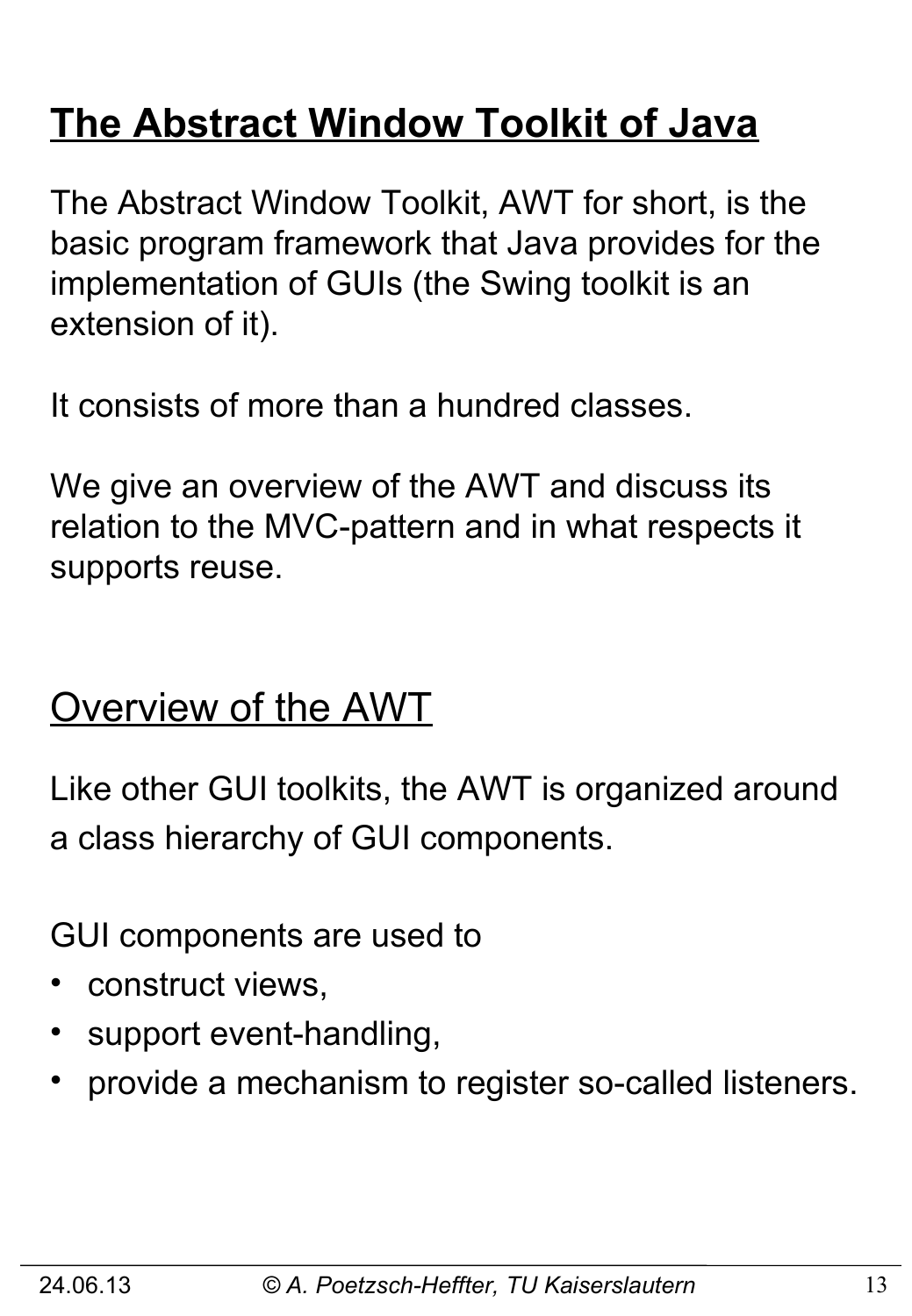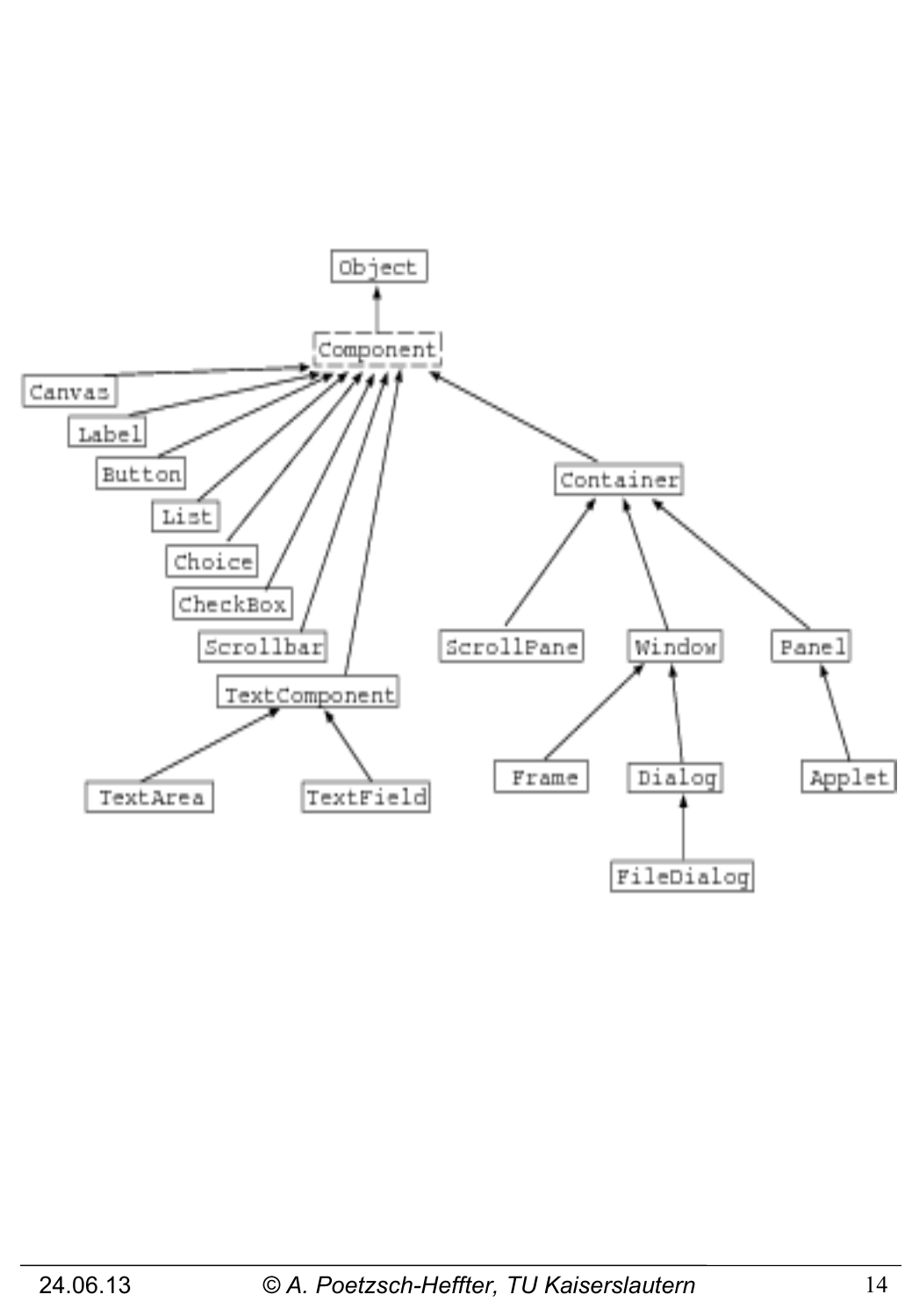GUI components that are instances of class Container or its subclasses are called container, all others are called elementary components.

Characteristics of *containers*:

- GUI components can be added to and removed from a container.
- If a GUI component CP is contained in a container CT, then the representation of CP on the screen is contained in the representation of CT.
- The containment relation forms a hierarchy.

Characteristics of *windows*:

- Containers that are not included in other containers are called windows.
- Windows can be handled by the window manager of the platform on which the GUI is running, e.g. they can be moved, resized, and iconified.
- The main window of an application is called a  *frame*; all other windows have to be registered with this frame to coordinate the event-handling.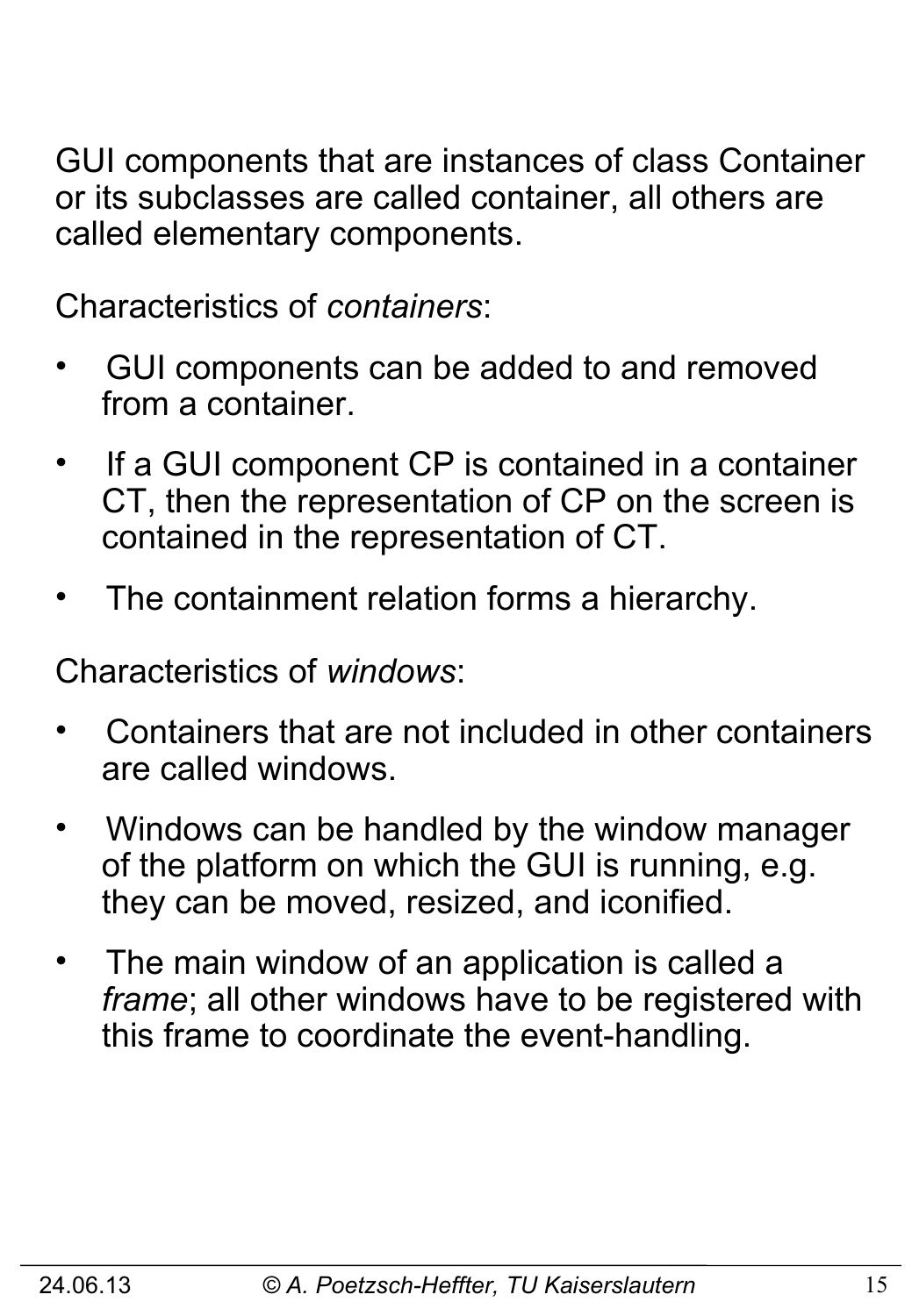The programmer has essentially three mechanisms to adapt the graphical representation of the GUI components.

- 1. Depending on the component type, she can customize some of its attributes, e.g. the title of a window or the label on a button.
- 2. She can override the method that draws the GUI component on the screen (only for special situations).
- 3. For each container, she can determine a layout manager.

The AWT provides a mechanism for event-handling similar to the MVC-pattern:

- Events occur at some GUI component CP.
- To get notified about the events occurring at CP, one has to register a listener object at CP.
- If an event of sort S occurs at CP, CP notifies all listener objects of type S that are registered at CP.
- The listener objects correspond to the controllers.
- The programmer of a GUI can provide the method that is executed when a listener is notified about an event.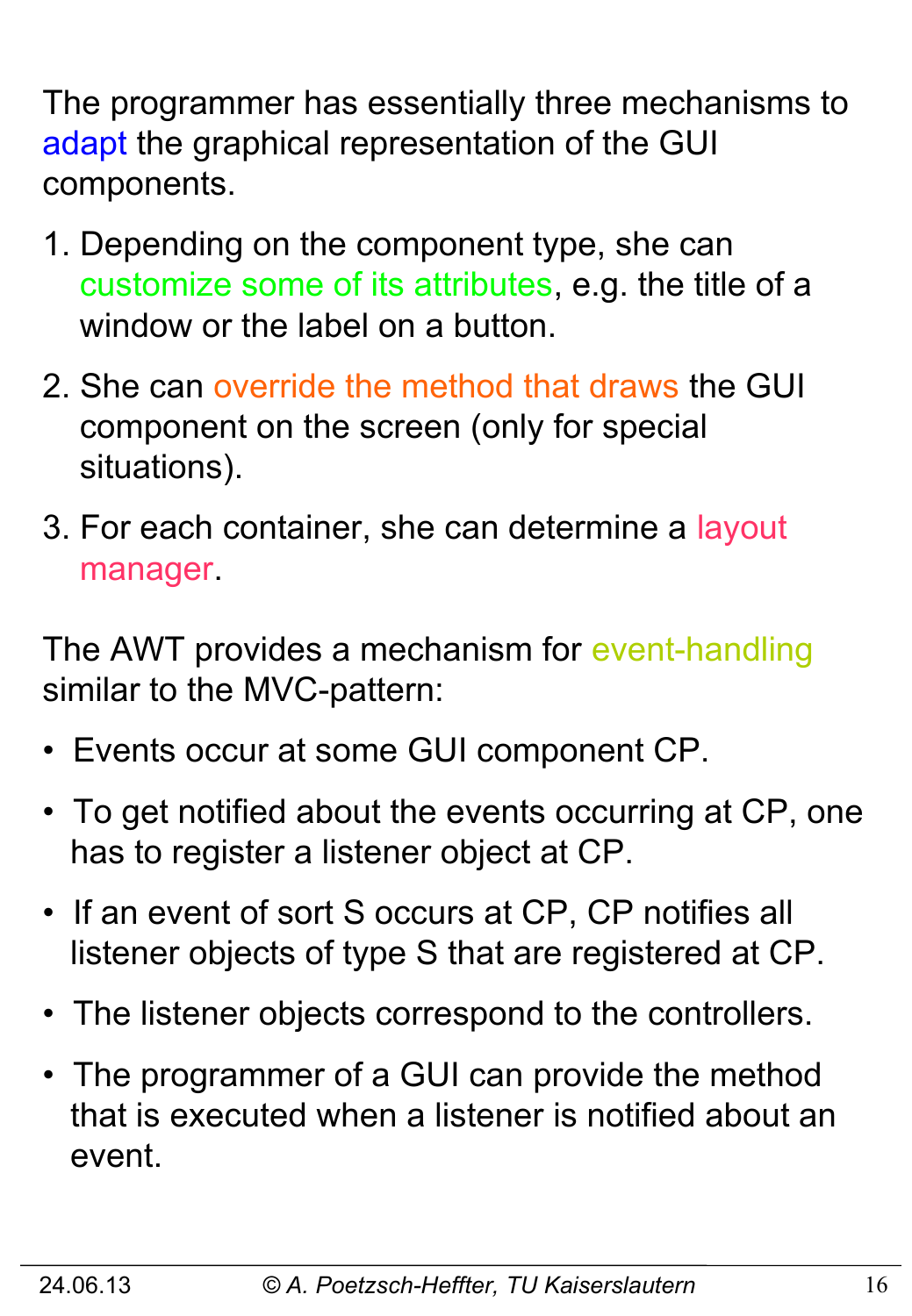Part of the flexibility of the AWT event-handling mechanism comes from the fact that

- 1. a listener object can be registered at more than one GUI component and
- 2. several listener objects can be registered at the same GUI component.

# **Shades of Reuse**

If a programmer uses the AWT to implement a graphical user interface, he does not have to know

- how to refresh windows,
- how to render GUI components on the screen,
- how to make containers react to resize events,
- how to associate events with GUI components, and
- how to integrate all these features in a smooth way.

The knowledge about these aspects is captured in the architecture and implementation of the AWT.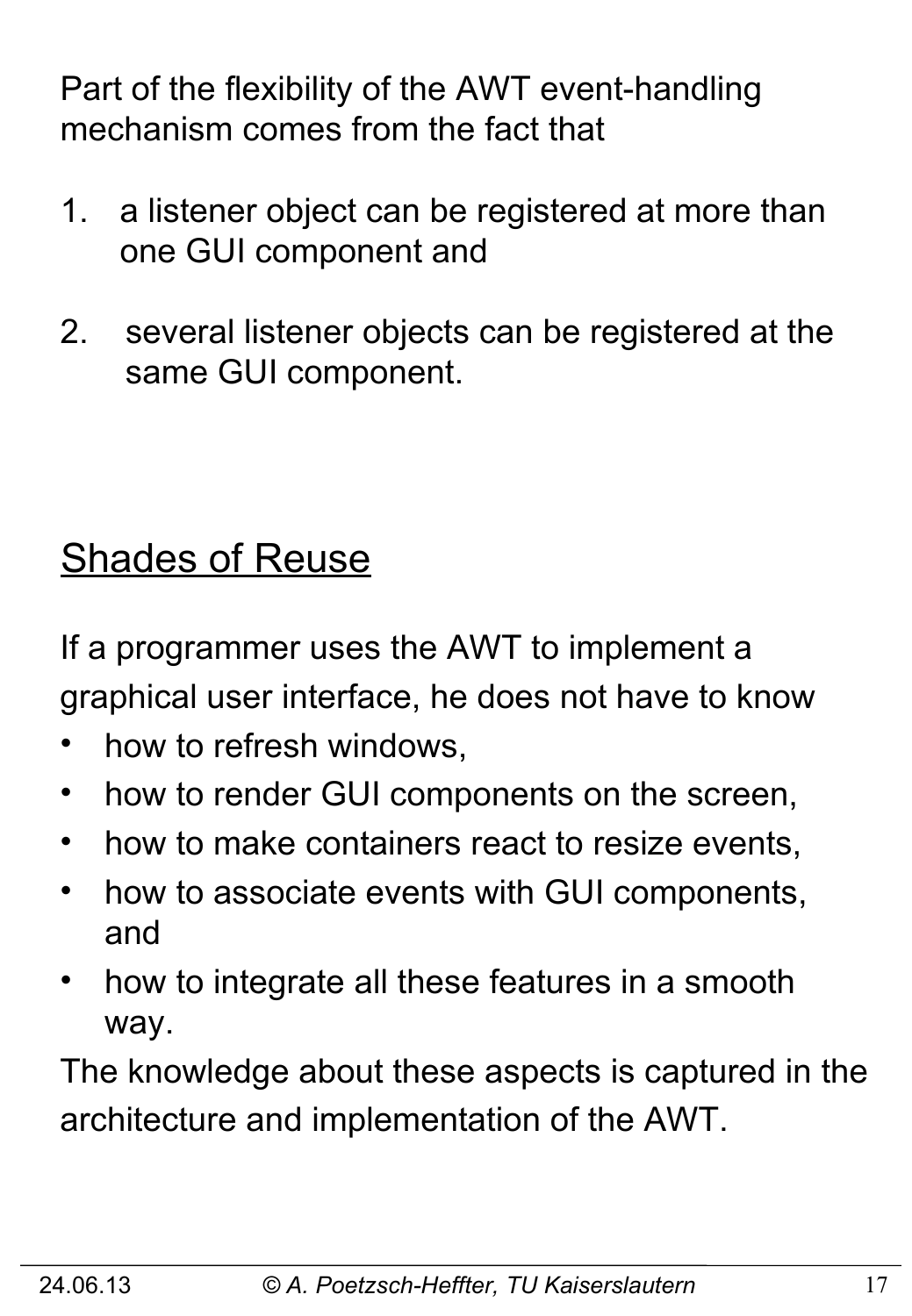Simple GUIs can be built from the classes of the AWT almost without specialization.

Simple construction technique:

- 1. Construct the views from the GUI components.
- 2. Connect the GUI components to the application kernel by implementing listener classes.
- 3. Register the listener objects with the GUI components.

In this case, the components, the graphics classes, and the event-handling mechanism are used in a *blackbox* fashion.

Specialization and inheritance, i.e., techniques based on whitebox reuse, are needed for extending the core functionality of the AWT.

Typical cases are

- the realization of specialized or compound GUI components
- and the refinement the event mechanism.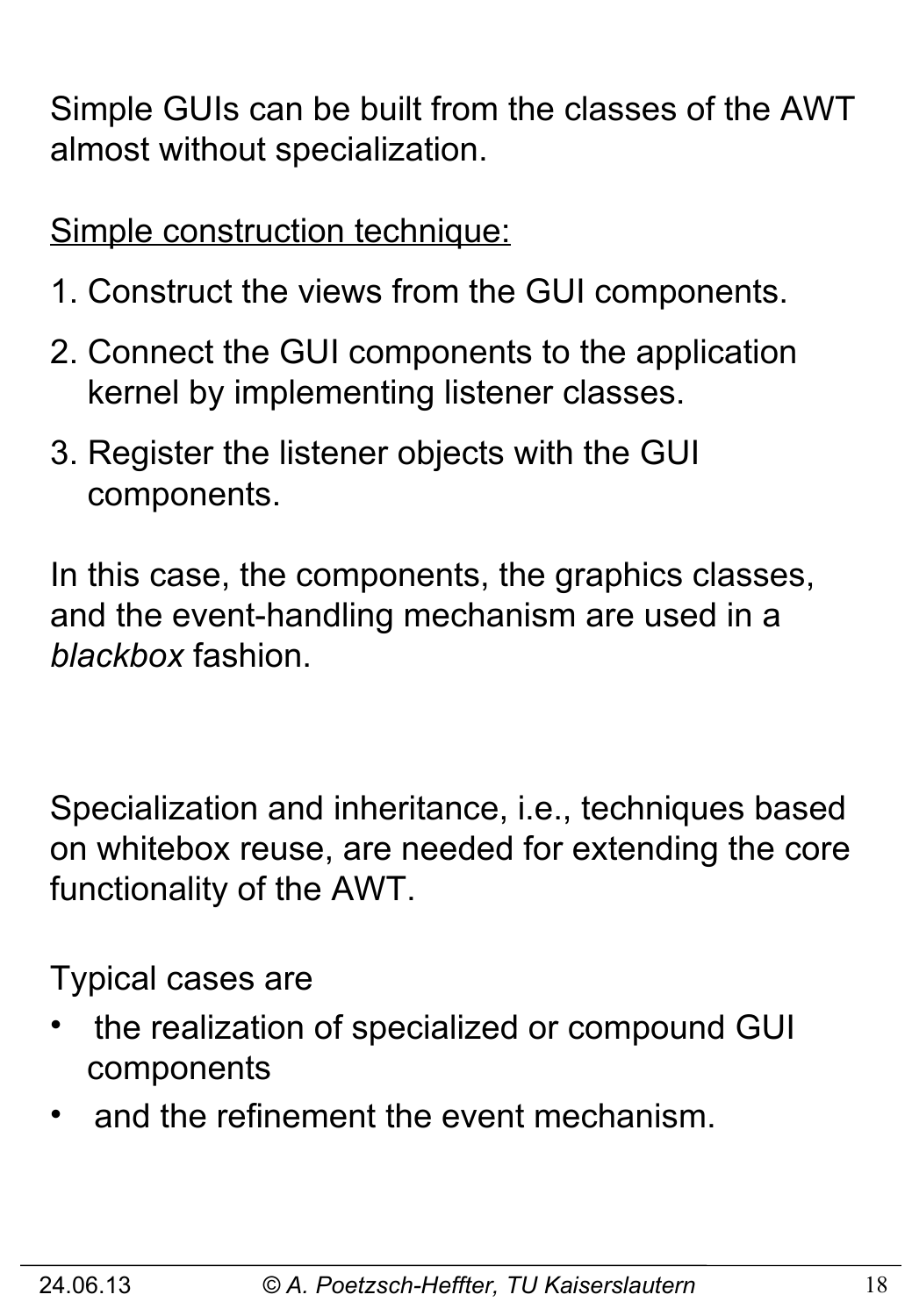**Example:** (GUI not following MVC): As an example application, we consider a simple calculator for adding and subtracting integers.

| 1ૐૂં |     |       |
|------|-----|-------|
| 27q  |     |       |
| add  | sub | close |
| 283  |     |       |

In this example, the application and its GUI are implemented within one class mixing aspects of view, controller, and model.

The object of class CalculatorFrame represents the view and is used as a listener for the three buttons.

The method actionPerformed that handles the button events also includes the application code.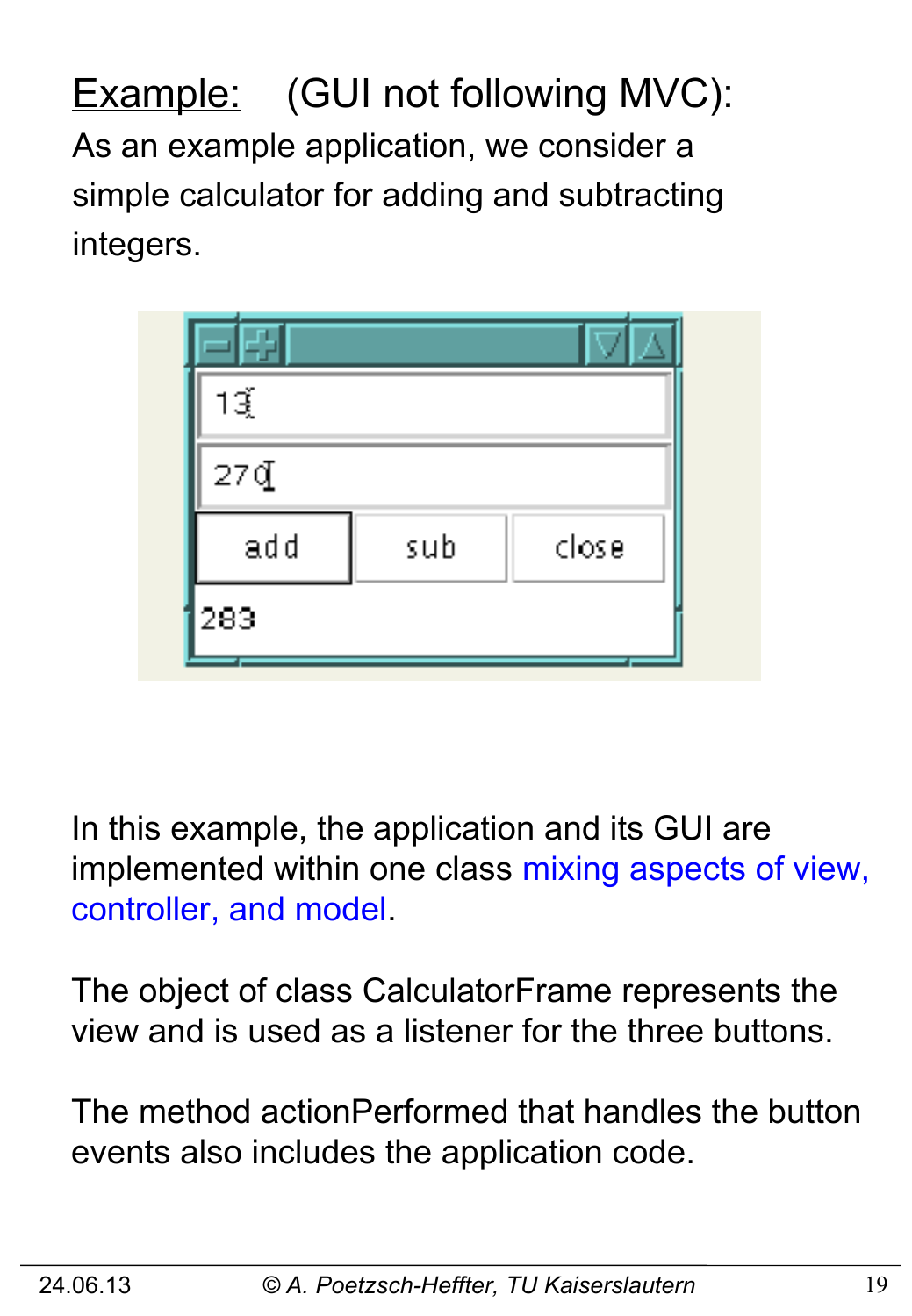```
package framework;
import java.awt.*;
import java.awt.event.*;
public class CalculatorFrame
   extends Frame 
   implements ActionListener 
{
   TextField tfop1, tfop2;
   Label lbres;
   CalculatorFrame() {... } // see below
   public void actionPerformed(
      ActionEvent e ) {...} // see below
   public static void main(String argv[]) 
{ 
      new CalculatorFrame();
   }
}
```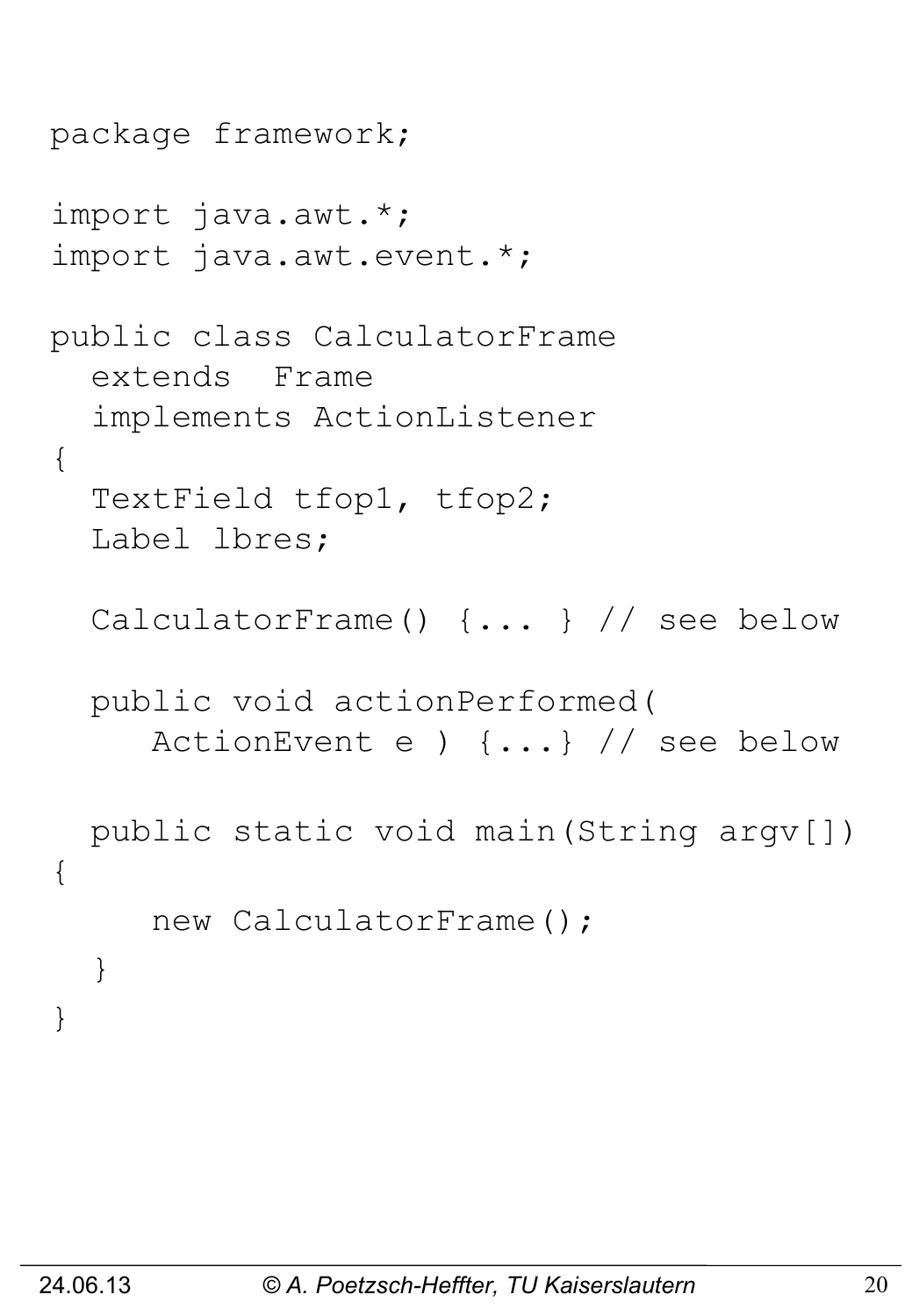```
CalculatorFrame(){
```

```
setLayout ( new GridLayout (4, 1) ) ;
 // input fields
add( t fop1 = new TextField("", 15) );
 tfop1.setEditable( true );
add( t fop2 = new TextField("", 15) );
 // buttons to trigger operations
 Panel p = new Panel( 
               new GridLayout (1,3) );
 Button bt;
p.add() bt = new Button("add"));
 bt.addActionListener(this);
p.add() bt = new Button("sub") );
 bt.addActionListener(this);
p.add() bt = new Button("close") );
 bt.addActionListener(this);
 add( p );
 // label to show the result
add( lbres = new Label("") );
 setSize( 200, 120 );
setVisible( true );
```
}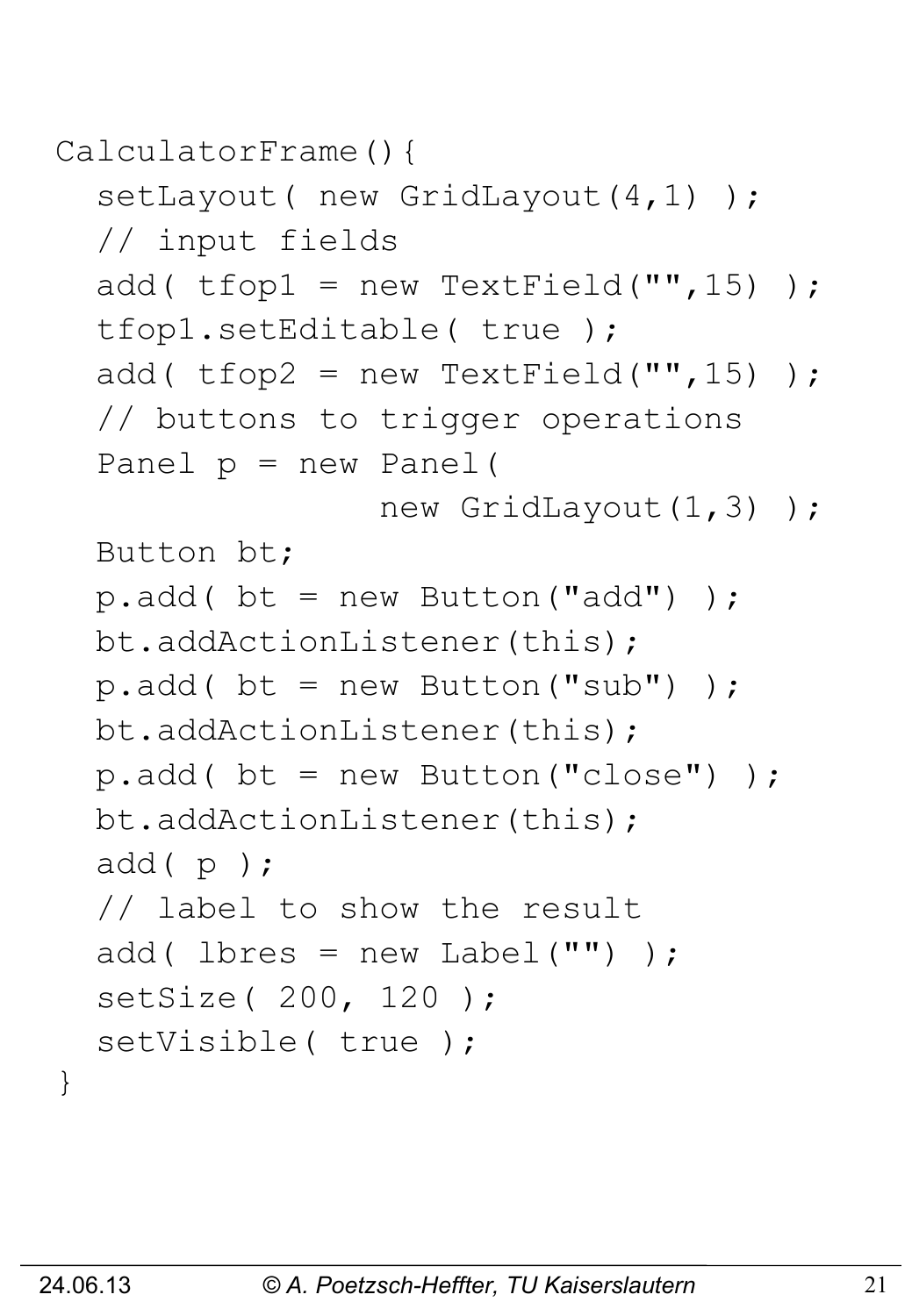```
public void actionPerformed( 
      ActionEvent e )
{
 try {
   String buttonlabel =
     ((Button) e.getSource()).getLabel();
   if( buttonlabel.equals("close") )
     System.exit( 0 );
  int op1 =
      Integer.parseInt( tfop1.getText() );
  int op2 = Integer.parseInt( tfop2.getText() );
   if( buttonlabel.equals("add") ){
     lbres.setText( 
            String.valueOf(op1 + op2) );
   } else if( buttonlabel.equals("sub") ){
     lbres.setText( 
           String.valueOf(op1 - op2));
   }
 } catch( NumberFormatException nfe ){}
}
```